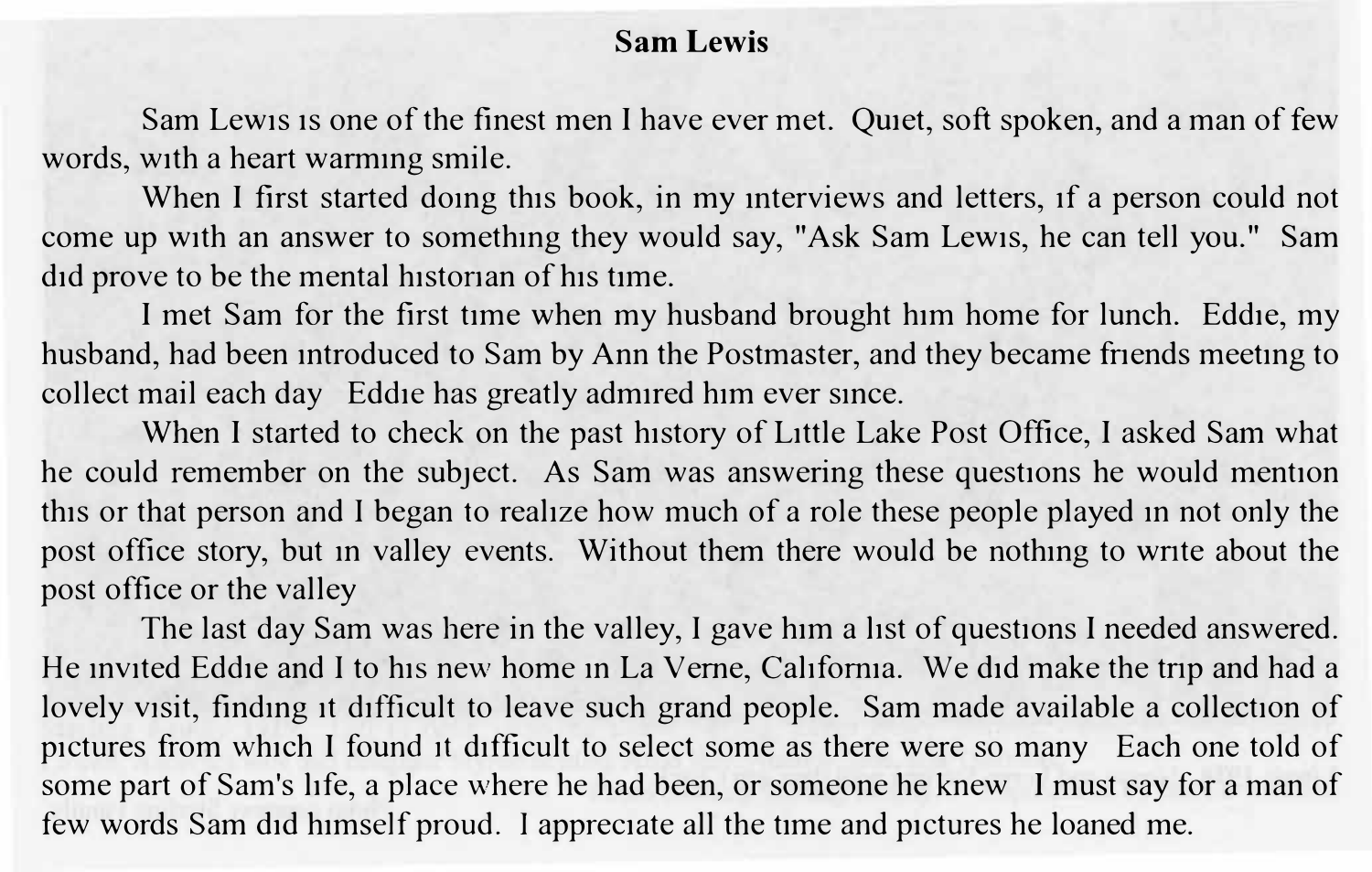Sam was born in Bailsburg, Illinois, on July 31, 1893 to Charles William and Estella Lewis. He has one brother, Charles William, Jr., and one sister, Isabelle. In 1895 when Sam was two years old his folks moved to Carlsbad, New Mexico (at that time called Eddy, New Mexico). Sam's uncle, Sam Ballard, was a construction engineer for the Santa Fe Railroad and his father came out to help with the laying of the rails from Pecos to Amarillo, Texas. After Sam grew to manhood he went to Arizona, then took the train to Los Angeles in 1912, where his aunt, Eva T Harris lived, seeking his fortune. When Sam was settled he took a job with the Harris Oil Company, pulling wells with a team of horses, and later he became a pipe fitter His last job with the company was driving a truck oiling roads all over southern California. One outstanding job he worked on was oiling the race track at Ascot Speedway The imported oil trucks were made in Switzerland, had hard solid rubber tires, and were known as a Saur.

In July of 1914 Sam, feeling the need for wide open spaces, left Los Angeles riding his horse and leading a pack horse loaded with his worldly possessions. He was not quite sure where he was going, but he had heard about the building of the Los Angeles Aqueduct along the east side of the Sierra Nevada Mountains. He obtained a map to see just where this was, noticed it did not seem too populated, and made his destination Little Lake. His last night on the trail was spent at Coyote Holes (Freeman Junction) To his great surprise he saw a car coming down the trail the next morning, of all places away out here, where the stage lines and horses were the mode of transportation. After the shock had worn off he asked the driver if they had come from Little Lake, and they said, "yes, does this trail take us to Los Angeles?" Sam said it did and that he had just come from there a several days ago. Still amazed at seeing a car, they parted company going on their respective ways.

On August 4, 1914 Sam arrived at Little Lake, hot, tired, and needing a job He found employment with Riley Hart who was running the Little Lake spread which had horses and cattle. Sam remained until fall, breaking 30 head of horses before leaving. At Little Lake the only buildings were a hotel and saloon. The hotel was patronized by weary travelers, and the saloon quenched the thirst of cattlemen and aqueduct workers. It was here that Sam heard the news that war had been declared. (WW One).

Came the first of 1915 Sam moved further north into Rose Springs Valley, five miles north of Little Lake. He worked for Collin, Beal, and Skiel, drilling a water well and putting in a pump. The well is still there today After the well was completed, Sam moved back south a few miles and tried his hand working for the Los Angeles Aqueduct. Sam said, "gas was so bad in the Soda Hill tunnel it made everyone sick one day I had enough underground. High places suited me better, so I stayed with my horses and wide open spaces."

Following that one day in the tunnel, Sam went to Indian Wells Valley, to work for J D Callaway, who ran cattle and horses in the valley and Argus Mountains, breaking horses, rounding up cattle and branding. The Callaway Ranch was located on what is now the Naval Weapons Center, China Lake.

Sam also worked for John Lubkin for a time, then Bill Bramlette in 1915 While working for Bill, Sam homesteaded a place on Portuguese Bench in 1916, and built himself a tent home. He called his place the High Lonesome Ranch. Located eight miles north of Little Lake, and two miles west of Highway 395, along a lovely green flat up against the Sierra Mountains. It was called Portuguese Bench before Sam homesteaded because a group of Portuguese people would grass their cattle there and did not try to improve upon the land, and seemed to have no desire to really put roots down in any one spot.

Sam would stay at the Bramlette's place during the week while working Then he would return to his own little abode taking a load of hay with him. Everyone teased him about needing a wife, so some of the ladies at the Bramlette's decided they would fix him up with a lady friend. Ma Toumey, Mrs. White and Mrs. Elvira Bramlette took a pair of Ma's drawers and stuffed them full of rags etc., for the body, added a head, then put some of Ma's clothing on the dummy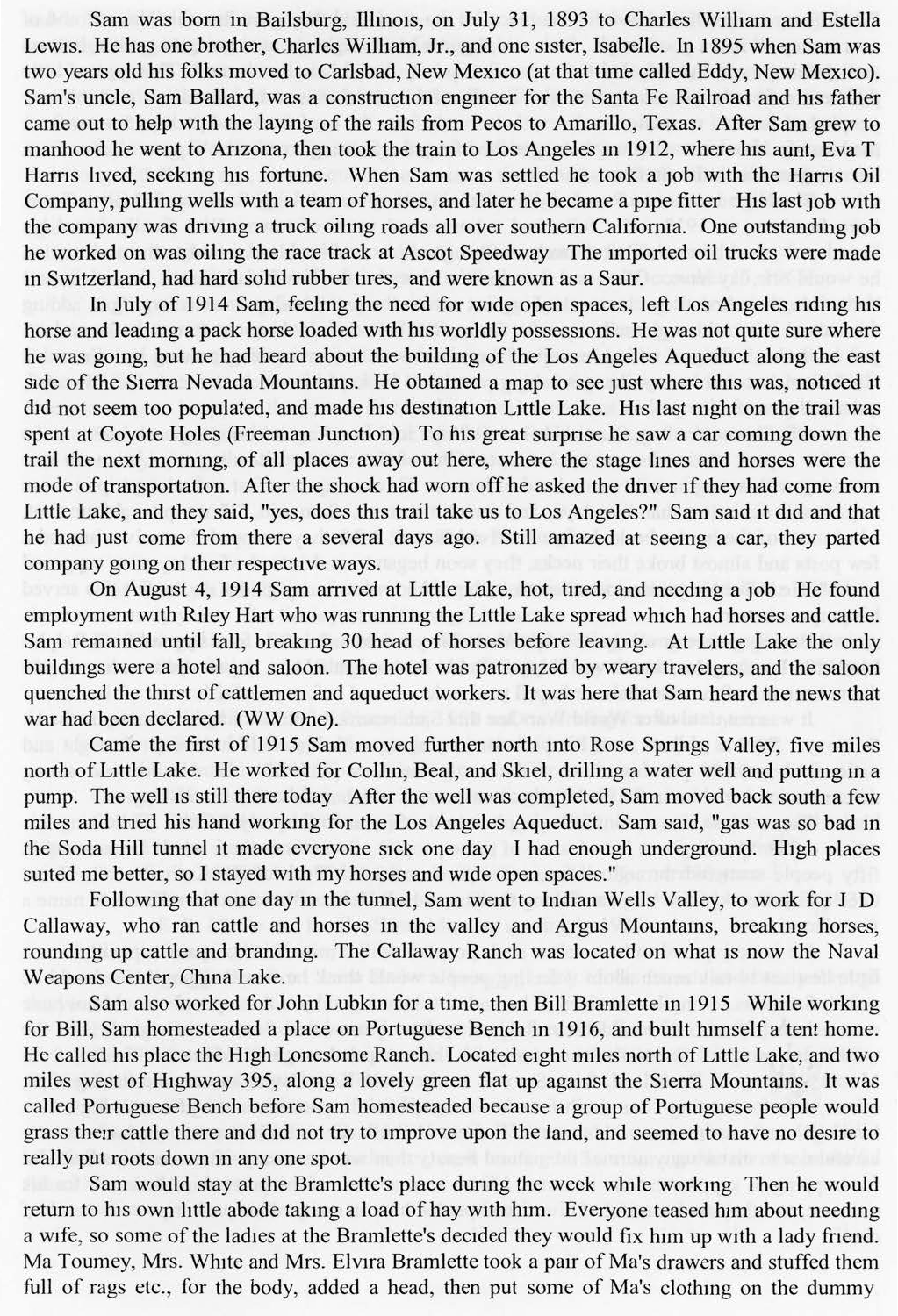When Sam was ready to leave for his place on the week-end they gave him this "friend" and of course they all had a good laugh. Sam said, I guess Ma thought she was going to get her drawers and clothing back, but I fooled them, I took my lady friend home with me." This type of little joke and a few dances, along with the Fourth of July celebrations in Lone Pine, was the way people had fun and recreation to divert their minds from the hard work and perhaps sorrow from the loss of a loved one who may have perished from the freezing weather or exposure, some from heart failure due to the strenuous hard work.

The High Lonesome Ranch did not remain lonesome too long, Sam married Olive Truax from Inyokern, in 1918. Her folks had a homestead south of town. Sam finally found his fortune, not wealth in coins but a lovely wife, a good piece of land, and a start to the pack station he would one day have. Olive and Sam built a home on the bench and moved from their tent home into their first frame house, looking out across the entire valley, later enlarging it, adding the second story with a glassed in porch. Sitting on this porch looking out across the lower land you have the feeling of sitting on top of the world watching everything passing by From his ranch Sam has seen many changes taking place, but he kept his ranch as nature had intended, quiet and peaceful

After homesteading, Sam made several trips into Los Angeles bringing back horses to be used for a pack station he wanted to start. One of the most outstanding trips he made was returning with a wagon and twenty head of horses. This was quite a feat and a long trip in those days, it was never less than five days, and sometimes more. Sam said, "That trip taught me a lot, I had most of the horses broke before I arrived home. After they wrapped themselves around a few posts and almost broke their necks, they soon began to understand what they were supposed to do." He broke his horses to be driven, rather than lead as many guides do, he felt this served his purpose better

Buying groceries was quite a feat also They would order their food by mail from Ralph's Market in Los Angeles, then it was shipped Parcel Post to Little Lake. I guess you made sure you did not run out of the essentials, or hoped your order arrived before you did.

It was not until after World War One that Sam returned from serving his country in the U S Navy He was able to start his pack station, along with his cattle business. Drought and national depression put him out of the cattle business in 1922 Hard work and strong determination kept him in the packing business, out of which came many friendships.

Sam packed many prominent people into the Sierras in the early 1920's. (Following this article on Sam I will give a list of some of those people) Sometimes there would be as many as fifty people scattered through different camps, from South Fork of the Kern River to Trout Creek, Fish Creek, Casa Vieja and Long Canyon to Hell Hole on the main Kern River, to name a few places.

He is very proud to have taken such people into the mountains on pack trips, but was a little hesitant to talk much about it feeling people would think he was bragging. He should be proud, Sam was selling his services, if he had not done a good job these people would not have returned each year, nor would their children in later years hired Sam as their guide into the wilderness camps. The trails were many for these trips, throughout Monache Plateau, from Mount Whitney to Domeland, from Summit to the main Kern River, some were fishing trips, others were for hunting. Sam built four forest camps for his packers, cutting his own logs, then hauling them to camp sites with a team of horses. He built cabins for his customers, but was very careful not to disturb anymore of the natural beauty than was necessary Between trips Sam did fur trapping to supplement his income. I have seen several of the prize skins he cured for his own use, and they are beautiful Olive accompanied him on many of his pack trips and was chief cook